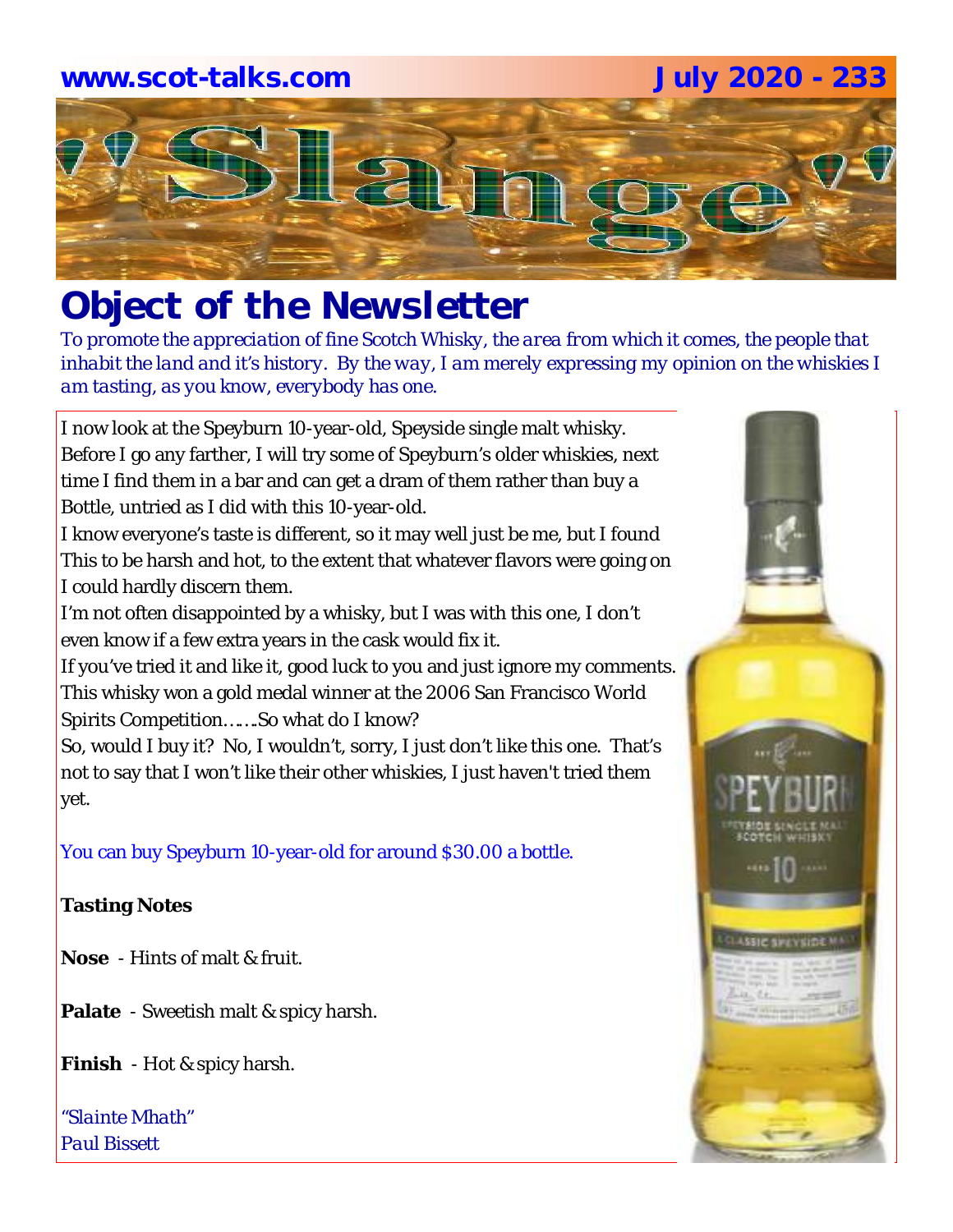

# **Why Does Chill-Filtration Get The Cold Shoulder From American Whiskey Fans?**

By Tony Sachs

Many American distillers choose to chill-filter their bourbon and rye, primarily for aesthetic reasons—but there's more to it than that. (Photo by iStock/itakdalee)

"Non-chill filtered" is a big selling point for American whiskey, a point of pride that's emblazoned on many a bottle of bourbon, rye, and American single malt. Private single-barrel picks and other exclusive whiskeys are almost always bottled at high strength without chill-filtration, and many drinkers take it for granted that a high-quality whiskey will not be chill-filtered. In fact, the practice of chill-filtering is often regarded negatively.

But why is it bad? What does chill-filtration actually do to a whiskey? Are whiskeys that are not chillfiltered automatically superior to those that are? Whiskey makers are best positioned to answer these questions, but even among distillers, there's less consensus than you might think. And some of the whiskeys you like the most—well, they may just be chill-filtered.

#### **HOW CHILL-FILTRATION WORKS**

All whiskey is filtered before bottling to remove particulate matter from the barrel. Chill-filtration is a more meticulous refining process, usually performed to remove chemical compounds like fatty acids that can clump together at low temperatures, creating a **cloudiness or haze in the whiskey**. This clumping (called flocculation, or floc) generally occurs only in whiskeys that are below 46% ABV (the "floc point"), although some brands, like Jim Beam, chill-filter up to 50% ABV in order to play it safe. The whiskey is chilled, and then run through a series of filters that eliminate these particles. Filters can be made of anything from paper to metal to earth; the type used is proprietary information and generally not disclosed by the distilleries.

While chill-filtering prevents unsightly haze, many distillers don't like it because long-chain esters large molecules which contribute to a whiskey's flavor and mouthfeel—are also filtered out in the process. At the same time, they don't want to put a cloudy whiskey on the shelf. (Floccing often occurs during transport, when bottles can be exposed to low temperatures.) Paul Hletko, founder of **FEW Spirits** in Illinois, says that's why his bourbons and ryes are all bottled above 46% ABV. "There are multiple reasons why we bottle our whiskey at a relatively high proof, and our lack of chill -filtration is one of them," he explains. "We don't get haze because we're above that floc point. But I'll tell you, if we were selling our stuff at 80 proof, we would chill-filter."

Hletko admits to being biased against chill-filtration. But when he launched FEW's first whiskeys, he did experiment with it. "I took the literal same thing—it was the same barrel, everything was identical except for our filtration techniques. We did five different filtration techniques, and I pulled together a group of tasters. It was a blind test—all they knew was that it was liquid that I made.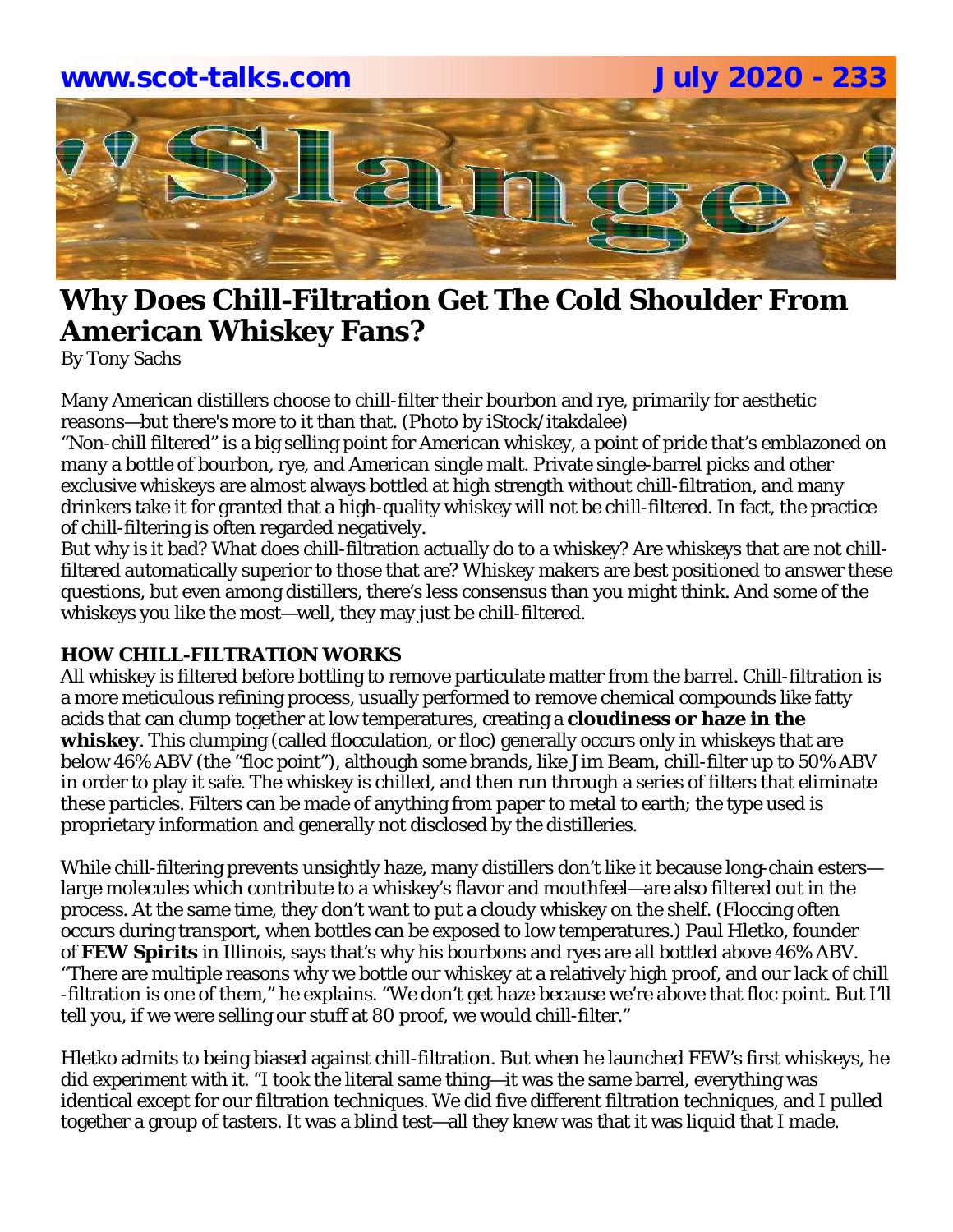# **www.scot-talks.com July 2020 - 233**

Below is a simple guide to help you choose your single malt Whisky, and the flavor notes you should expect from it. Being Scottish I recommend you find a likely candidate and try it in a bar before buying the whole bottle. This Issue; Speyburn 10-year-old. For more information on Speyburn whiskies go to www.speyburn.com



Floral, Herbal, fresh

Nutty, biscuit (cookie), Subtle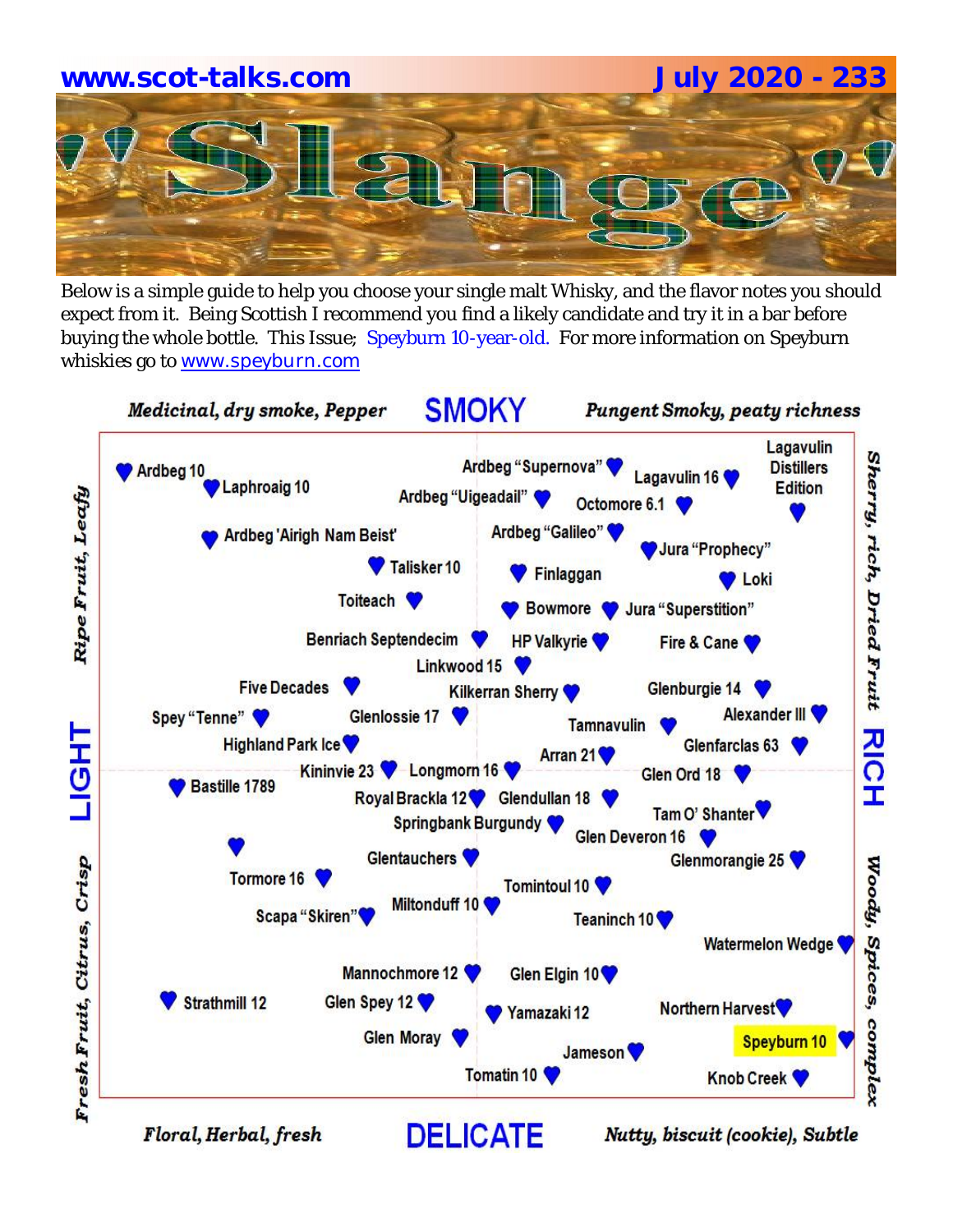

# **Why Does Chill-Filtration Get The Cold Shoulder From American Whiskey Fans?** Cont.

With chill-filtration…it lost some of that soul. And that's not something I want to do with my products." John Little, whose **Smooth Ambler** brand offers only non-chill filtered whiskey, is similarly dismissive of the practice, arguing that even more than flavor, chill-filtration "takes away mouthfeel, which is very important to our senses and our reaction when tasting."

#### **WHY SOME DISTILLERS CHOOSE TO CHILL-FILTER**

But not all distillers agree. Andrea Wilson, master of maturation at **Michter's**, says that removing some of the longer-chain esters "really allows us to showcase aspects of the whiskey that might otherwise be masked by dominant characteristics." Michter's chill-filters all its whiskeys, from its 42.4% ABV US\*1 line of bourbon, rye, and whiskey right up to its cask-strength expressions. At such high proofs (the 2019 release of 20 year old bourbon was 57.1% ABV), these whiskeys don't need chill-filtering, but Wilson says they benefit from the process. Each whiskey gets its own meticulous, and specific, filtration scheme. "When we develop new expressions, we have to go through an entire process that could take many months of understanding the chemistry and dialing in each variable to achieve the best representation of that whiskey," Wilson explains. Michter's keeps its practices under wraps, but they encompass everything from the temperature at which filtration takes place to the materials from which the filters are made.

#### *In Defense of Lower Proof Whiskey*

Distiller Lisa Wicker, whose **Widow Jane** 10 year old bourbon sits at 45.5% ABV—just below the floc point—chooses not to chill-filter, but she understands why certain distillers choose to do it. "Everyone has tasted whiskey that could possibly benefit from chill-filtering," she says, noting that chill-filtration can remove off notes on the nose or palate just as much as it might affect appealing ones. "It's a balancing act. The blender or distiller may be afraid of the [negative] perception of their whiskey [being chill-filtered], or if it is a small distillery, they may not be able to pull off the logistics to do it." Wicker chooses not to chill-filter Widow Jane because it's "intentionally intense— I want to keep everything I blend in the final product." She also doesn't worry about customers complaining about cloudy whiskey when it's chilled. "Questions about cloudy whiskey were more prevalent before consumers became as educated as they are today," she notes.

#### **YOU ARE PROBABLY DRINKING CHILL-FILTERED WHISKEY**

Many craft distillers enjoy that highly knowledgeable customer base and opt not to chill-filter. But bigger distilleries with a wider audience regard chill-filtration as a necessity, albeit one that they don't always relish. Fred Noe, master distiller at **Jim Beam**, says the only reason he chill-filters is to eliminate haze.